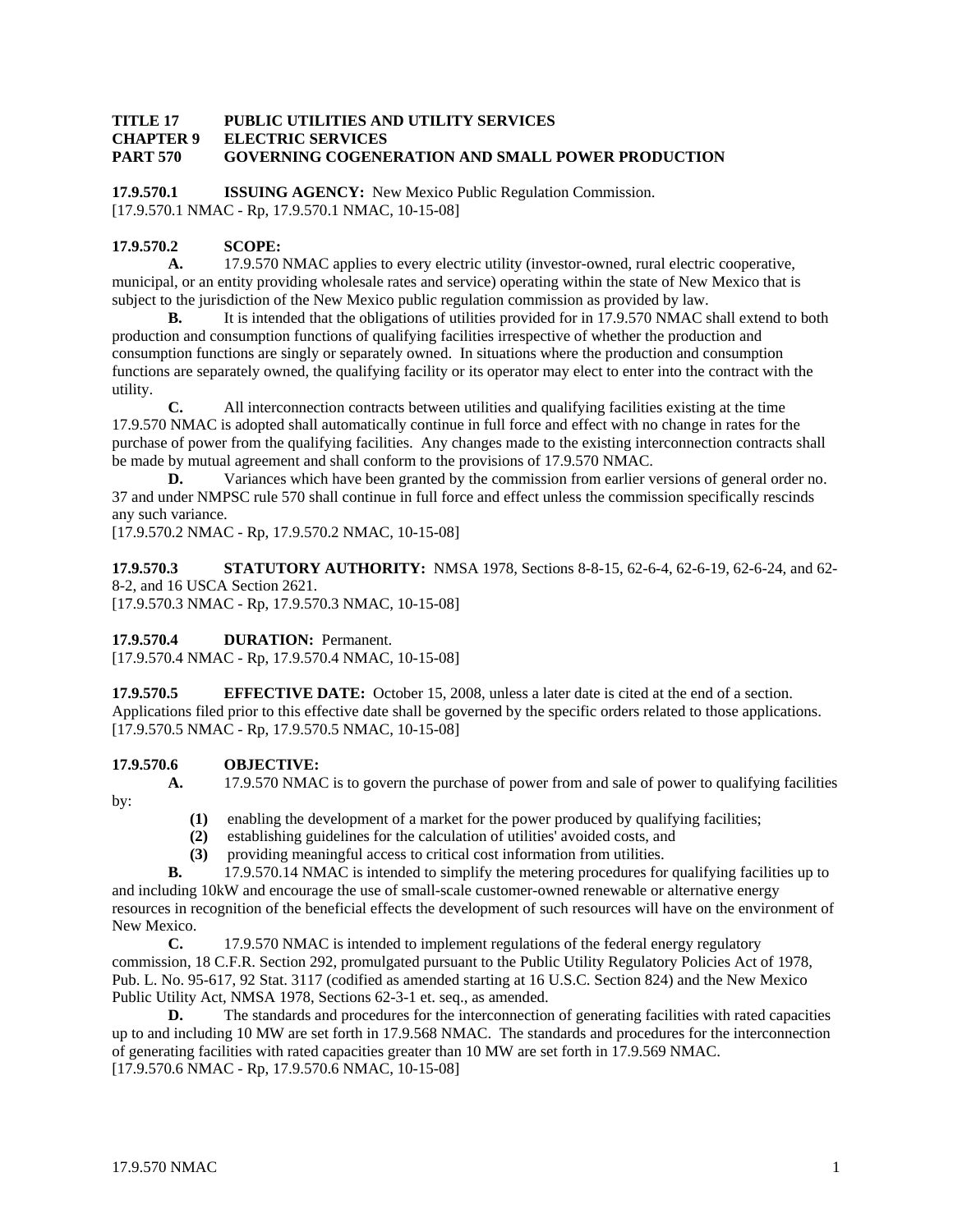**17.9.570.7 DEFINITIONS:** When used in 17.9.570 NMAC unless otherwise specified the following definitions will apply:

**A.** avoided costs means the incremental costs to the electric utility of electric energy or capacity or both which, but for the purchase from the qualifying facility or qualifying facilities, the utility would generate itself or purchase from another source; avoided costs are the costs computed in accordance with Subsections B and C of 17.9.570.11 NMAC;

**B.** backup power means electric energy or capacity or both supplied by an electric utility during an unscheduled outage of the qualifying facility to replace energy ordinarily supplied by a qualifying facility's own generation equipment;

**C.** interconnection costs means the reasonable costs of connection, switching, metering, transmission, distribution, safety provisions, and administration incurred by the electric utility which are directly related to the installation and maintenance of the physical facilities necessary to permit interconnected operations with a qualifying facility to the extent such costs are in excess of the corresponding costs which the electric utility would have incurred if it had not engaged in interconnected operations but instead generated an equivalent amount of power itself or purchased an equivalent amount of power from other sources; interconnection costs do not include any costs included in the calculation of avoided costs;

**D.** design capacity means the total AC nameplate power rating of the power conversion unit(s) at the point of common coupling;

**E.** interruptible power means power supplied by an electric utility subject to interruption by the electric utility under specified conditions;

**F.** maintenance power means power supplied by an electric utility during scheduled outages of the qualifying facility;

**G.** net metering means the difference between the energy produced by the qualifying facility's generation and the energy that would have otherwise been supplied by the utility to the qualifying facility absent the qualifying facility's generation;

**H.** new capacity addition:

 **(1)** new capacity addition means the capacity added to a utility's resource mix after the effective date of 17.9.570 NMAC through normal utility resource procurement activities which shall include but not necessarily be limited to:

**(a)** construction of or participation in new generating facilities;

 **(b)** augmenting the capacity of or extending the life of existing generating facilities through capital improvements; or

 **(c)** entering into new contracts or exercising options in existing contracts which will result in additional capacity;

**(2)** new capacity addition does not include the following:

**(a)** renegotiation of existing contracts for anything other than increasing capacity in the

resource mix; **(b)** renegotiation of existing full power requirements contract between a distribution cooperative and its full power requirements supplier; and

 **(c)** seasonal uprating in capacity achieved without any capital improvements to existing generating facilities;

**I.** point of common coupling (PCC) means the point where the interconnection facilities connect with the utility's system;

**J.** power means electric energy or capacity or both;

**K.** power conversion unit (PCU) means an inverter or AC generator, not including the energy source;

**L.** qualifying facility means a cogeneration facility or a small power production facility which meets the criteria for qualification contained in 18 C.F.R. Section 292.203;

**M.** rate means any price, rate, charge, or classification made, demanded, observed, or received with respect to the sale by the utility of power or purchase of power from the qualifying facility;

**N.** supplementary power means power which is regularly used by a consumer, supplied by the electric utility, in addition to that power which may be supplied by a qualifying facility;

**O.** system emergency means a condition on a utility's system which is likely to result in imminent significant disruption of service to customers or is imminently likely to endanger life or property;

**P.** tariff means the document filed by a utility with the commission pursuant to 17.9.570 NMAC containing that utility's rules, rates, services and forms;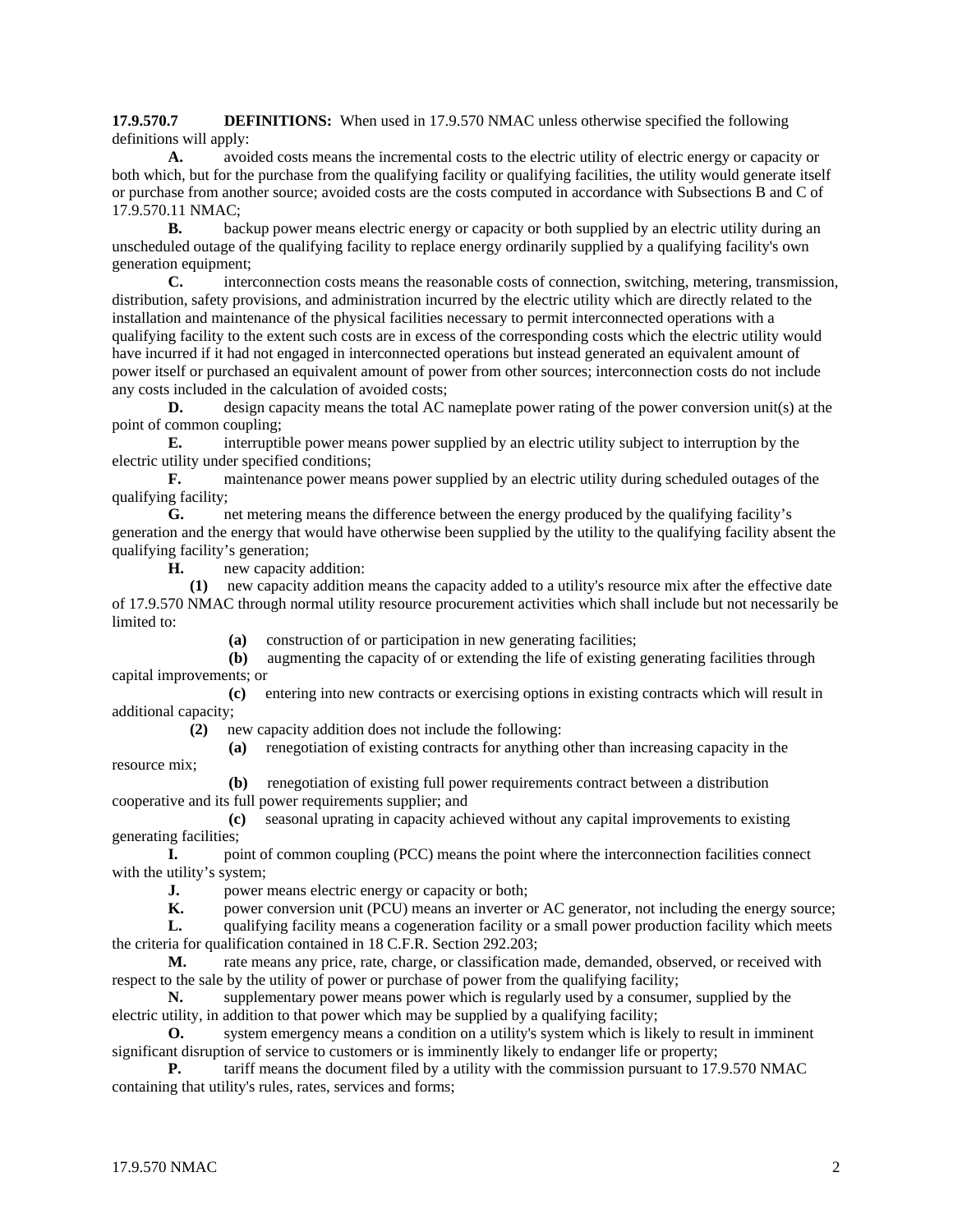**Q.** utility means a utility or public utility as defined in NMSA 62-3-3 (G) serving electric customers subject to the jurisdiction of the commission. [17.9.570.7 NMAC - Rp, 17.9.570.7 NMAC, 10-15-08]

# **17.9.570.8** [RESERVED]

# **17.9.570.9 OBLIGATION TO PURCHASE:**

**A.** Each utility shall purchase power from a qualifying facility from the date of interconnection at the utility's avoided cost. An electric utility is obligated to purchase power from a qualifying facility at the utility's avoided cost regardless of whether the electric utility making such purchase is simultaneously selling power to the qualifying facility.

**B.** The qualifying facility shall give the utility at least sixty (60) days written advance notice to interconnect. Such notice shall specify the date the qualifying facility will be ready for interconnection, the date the qualifying facility will be able to commence testing, and the anticipated date of operation after testing. The qualifying facility shall pay the estimated costs of interconnection in full at the time the notice to interconnect is given. The utility shall pay a qualifying facility for any energy produced during testing of the qualifying facility at the appropriate energy rate pursuant to Subsection B of 17.9.570.11 NMAC.

**C.** If the utility determines that it cannot interconnect the qualifying facility within the time set in the notice to interconnect because adequate interconnection facilities are not available, it shall, within fifteen (15) business days of receipt of the notice to interconnect, notify the qualifying facility specifying the reasons it cannot interconnect as requested by the qualifying facility and specifying the date interconnection can be made. If the qualifying facility objects to the date for interconnection specified by the utility, objects to the utility's determination that adequate interconnection facilities are not available, or disputes the good faith efforts of the utility to interconnect, the qualifying facility may initiate a proceeding before the commission pursuant to the complaint process of this 17.9.570 NMAC. If the commission finds that the utility's position on the time for interconnection or unavailability of interconnection facilities was not justified, the qualifying facility shall be deemed to have been interconnected and the qualifying facility shall be deemed to have otherwise complied with its contractual duties on the sixtieth (60th) day following the notice to interconnect and payments by the utility to the qualifying facility shall commence at the appropriate power rate which shall be applied to the amount of imputed or expected power as if the qualifying facility were producing, provided that the qualifying facility's power was available. [17.9.570.9 NMAC - Rp, 17.9.570.9 NMAC, 10-15-08]

### **17.9.570.10 METERING OPTIONS:**

**A.** General.

 **(1)** A qualifying facility contracting to provide power may displace its own load. The utility may require appropriate metering. Billing for any power from the utility will be at the utility's approved rate applicable to the service provided to the qualifying facility in accordance with Subsections A - G of 17.9.570.12 NMAC.

 **(2)** The tariff filed by each utility pursuant to Subsection H of 17.9.570.13 NMAC shall include the offer to any qualifying facility that has not contracted to receive capacity payments, the metering options in Subsections B, C and D of 17.9.570.10 NMAC.

 **(3)** The options of Subsections B, C and D of 17.9.570.10 NMAC may involve time-of-day metering if the utility has in effect time-differentiated rates and metering for the class of customer to which the qualifying facility belongs or if the parties negotiate time-differentiated payments to the qualifying facility.

**B.** Load displacement option. If the qualifying facility wishes primarily to serve its own load, the utility shall agree to interconnect with a single meter or meter set measuring flow from the utility to the qualifying facility; billing for any power from the utility will be at the utility's approved tariff applicable to the service provided to the qualifying facility; there will be no additional customer charge and no payment by the utility for any excess energy which might be generated by the qualifying facility.

**C.** Net metering option.

 **(1)** The utility shall install the metering necessary to determine the net energy delivered from the qualifying facility to the utility or from the utility to the qualifying facility for each time-of-use or single rate period, as applicable, during a billing period; the net energy delivered to either the qualifying facility or to the utility is the difference between the energy produced by the qualifying facility's generation and the energy that would have otherwise been supplied by the utility to the qualifying facility absent the qualifying facility's generation.

 **(2)** The net energy delivered from the qualifying facility to the utility shall be purchased by the utility at the utility's applicable time-of-use or single period energy rate as described in Subsection B of 17.9.570.11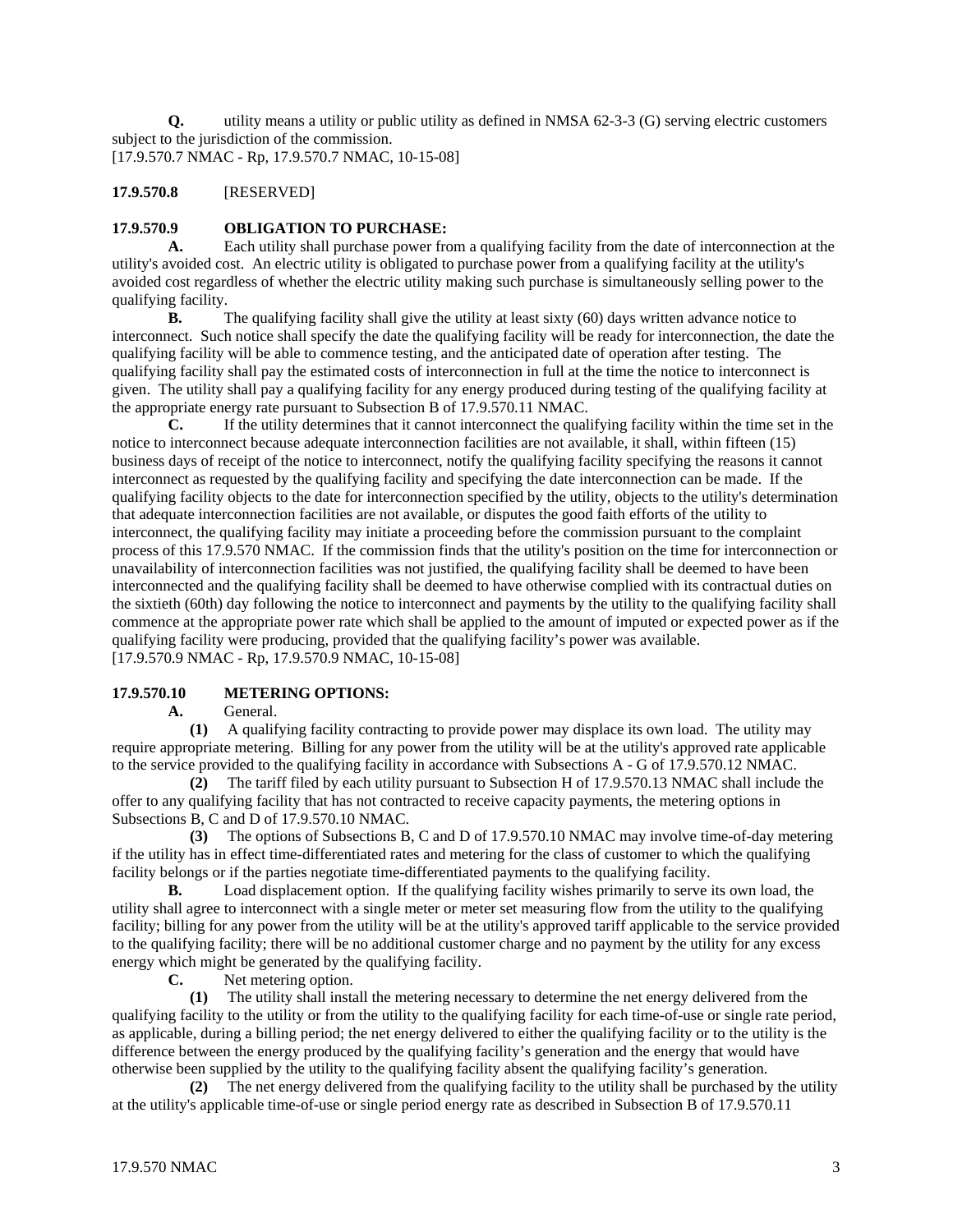NMAC; the qualifying facility shall be billed for the net energy delivered from the utility in accordance with the tariffs that are applicable to the qualifying facility absent the qualifying facility's generation; the qualifying facility shall also be billed for all demand and other charges in accordance with the applicable tariffs. At the end of the billing period the utility shall net all charges owed to the utility by the qualifying facility and all payments owed by the utility to the qualifying facility. If a net amount is owed to the qualifying facility for the billing period, and is less than \$50, the payment amount may be carried over to the following billing period. If a net amount is owed to the qualifying facility and is \$50 or more, the utility shall make payment to the qualifying facility prior to the end of the next billing period.

 **(3)** If provision of the net metering option requires metering equipment and related facilities that are more costly than would otherwise be necessary absent the requirement for net metering, the qualifying facility shall pay all incremental costs associated with installing the more costly metering equipment and facilities. An additional customer charge to cover the added costs of billing and administration may be included in the tariff if supported with evidence of need for such charge.

**D.** Separate load metering (simultaneous buy/sell) option. The utility shall install the metering necessary to determine separately 1) all the energy produced by the qualifying facility's generator and 2) all of the power consumed by the qualifying facility's loads; the utility shall purchase all energy produced by the qualifying facility's generator at the utility's applicable time-of-use or single period energy rate as described in Subsection B of 17.9.570.11 NMAC. The qualifying facility shall purchase all power consumed at its normally applicable rate; an additional customer charge to cover the added costs of billing and administration may be included in the tariff if supported with evidence of need for such charge.

**E.** Metering configurations. Metering configurations used to implement the provisions of 17.9.570 NMAC shall be reasonable, nondiscriminatory, and shall not discourage cogeneration or small power production. [17.9.570.10 NMAC - Rp, 17.9.570.10 NMAC, 10-15-08]

#### **17.9.570.11 DETERMINATION OF RATES FOR PURCHASES FROM QUALIFYING FACILITIES:**

**A.** General. A utility shall pay a qualifying facility avoided costs for power purchased from the qualifying facility. Avoided costs are defined in Subsection A of 17.9.570.7 NMAC. The energy rate represents avoided energy costs for the purposes of 17.9.570 NMAC. The energy rate and the avoided capacity costs to be paid to the qualifying facility for the power it sells to the utility shall be developed pursuant to Subsections B and C of 17.9.570.11 NMAC, respectively.

**B.** Energy rate. The energy rate to be paid for the energy supplied by the qualifying facility in any month shall be that respective month's rate from the utility's current schedule on file with the commission. Each utility shall file with the commission its schedule containing monthly energy rates that will be applicable to the next twelve-month period. These monthly energy rates shall be listed for each voltage level of interconnection and shall be expressed in cents/kWh. Each month's energy rate contained in the schedule shall be the average of the economy energy purchases by the utility for the corresponding month of the immediately preceding twelve-month period. In the event a utility does not engage in economy energy purchases in any given month, the energy rate to be included in its schedule for that month shall be either: the monthly average of hourly incremental energy costs including variable operation and maintenance expenses for generating utilities, or the energy charge of the highest energy cost contract as adjusted for appropriate retail fuel and purchase power pass through for nongenerating utilities.

 **(1)** In addition to the schedule described above, those utilities with retail time-of-use rates on file with the commission shall file schedules reflecting monthly energy rates calculated for peak periods only and off-peak periods only which shall be applied to qualifying facilities whose generation is limited to peak periods only or offpeak periods only. Peak and off-peak periods shall be as defined in the utility's retail tariffs on file with the commission.

 **(2)** Within sixty (60) days of the effective date of 17.9.570 NMAC each electric utility subject to the rule shall file with the commission the schedule containing rates to be offered along with detailed supporting workpapers showing the input data and calculations. After the first submittal each utility shall update its filing within thirty (30) days from the last day of its fiscal year.

 **(3)** Variable operation and maintenance rates used for the above computations shall be the basis for requested variable operation and maintenance rates in the utility's future rate cases.

 **(4)** The schedules containing energy rates developed pursuant to Subsections B and C of 17.9.570.11 NMAC shall be part of the tariff to be filed pursuant to Subsection H of 17.9.570.13 NMAC. The energy rate contained in the schedules shall include the savings attributable to the avoidance of losses due to transmission, distribution, and transformation as applicable for different voltage levels of interconnection. These transmission, distribution, and transformation loss avoidance savings for different voltage levels of interconnection shall be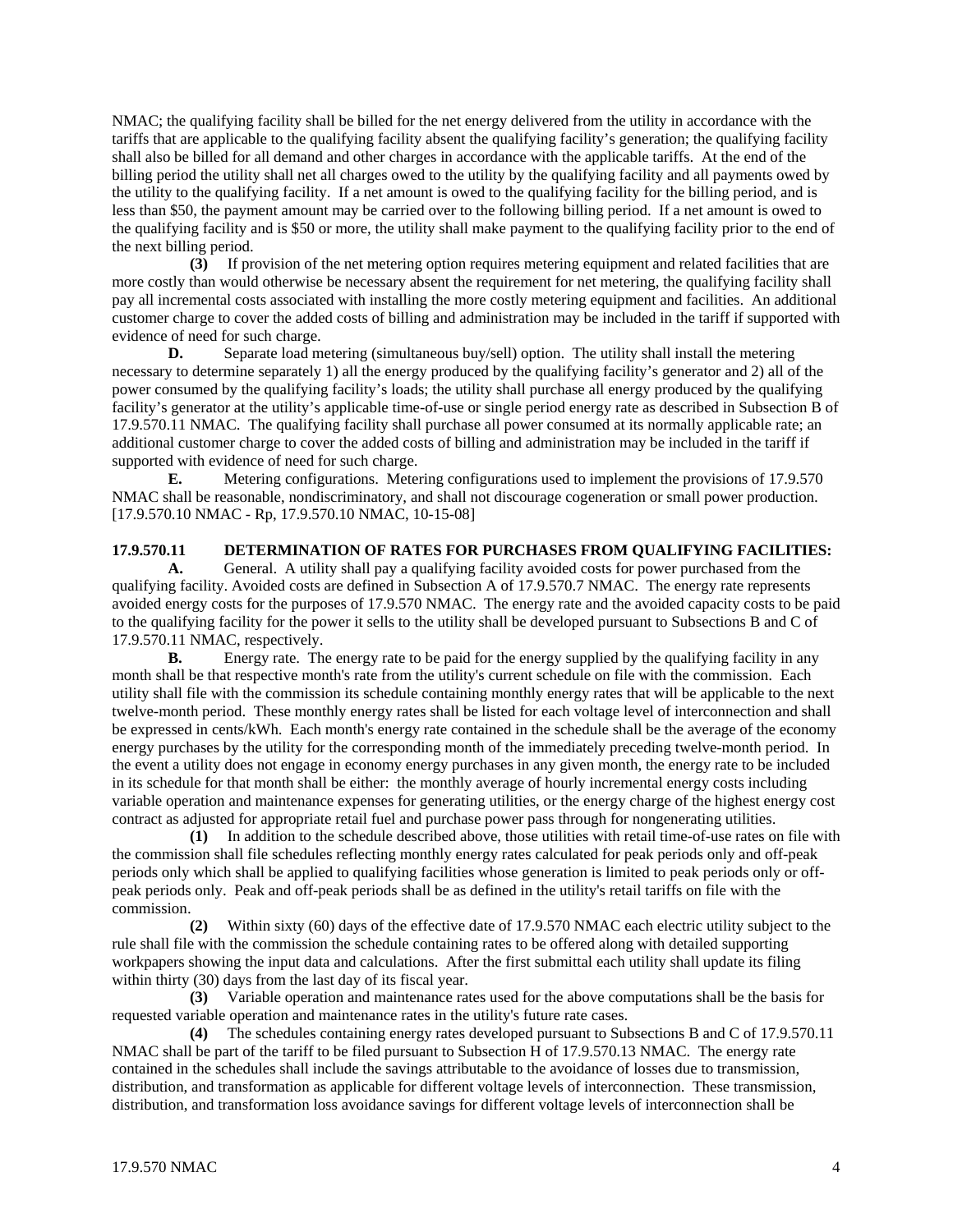obtained from the utility's filing in the last commission-decided rate case, and those figures shall be shown in the utility's submittal.

#### **C.** Avoided capacity costs.

 **(1)** A qualifying facility is entitled to receive payments for capacity when such capacity purchase by the utility from the qualifying facility enables the utility to avoid procurement of new capacity. The avoided capacity costs of a utility will be determined by the commission on a case-by-case basis based on the costs associated with a "new capacity addition" for the utility.

 **(2)** Within sixty (60) days of the effective date of 17.9.570 NMAC each utility subject to the provisions of 17.9.570 NMAC shall file a schedule with the commission showing capacity, capital costs, and fixed operation, maintenance, and demand charges, as applicable, of the existing capacity resources by generating unit and by contract. After the first submittal each utility shall update its filing within thirty (30) days from the last day of every fiscal year. Utilities transferring their purchase obligation pursuant to Subsection F of 17.9.570.13 NMAC need not file this schedule. A utility which has obtained a limited variance from the provisions of Subsection F shall note that the variance obtained applies to qualifying facilities contracting to supply energy only. Each utility subject to the provisions of 17.9.570 NMAC shall notify the commission of any planned "new capacity addition" with relevant details on timing, size, capital costs, fixed operation and maintenance costs, property taxes, insurance, energy costs, variable operation and maintenance costs, and capital carrying costs if the "new capacity addition" is to be made by the utility's own generation. If the "new capacity addition" is made by a power sales agreement or other such agreement, the utility shall give the relevant details of the transaction such as demand and energy charges and term of the agreement. Notification to the commission shall be made as soon as possible after the utility's decision but in no case later than one (1) year prior to the date of a "new capacity addition". Failure to provide adequate notice may result in the utility being unable to recover the costs of the "new capacity addition" in rates even if such an addition meets all the other regulatory criteria for recoverability.

 **(3)** Based on the information contained in the utility's notification and subject to a hearing thereon, the commission will determine the avoided capacity costs for that utility. The utility shall be obligated to make payments for capacity only up to the amount of capacity associated with the "new capacity addition".

**D.** Negotiations. Notwithstanding the provisions of 17.9.570 NMAC, a utility and qualifying facility may at the qualifying facility's option negotiate rates for the power to be supplied by the qualifying facility. Such negotiated rates shall be filed with the commission within thirty (30) days of the execution of the contract. The contract shall not contain any rate which is higher than the utility's avoided costs as defined in 17.9.570 NMAC. [17.9.570.11 NMAC - Rp, 17.9.570.11 NMAC, 10-15-08]

### **17.9.570.12 OBLIGATION TO SELL:**

**A.** Rates to be offered. Utilities are required to provide supplementary power, backup power, maintenance power, and interruptible power to qualifying facilities irrespective of whether the production and consumption functions of the qualifying facility are singly or separately owned. The rates for supplementary power, backup power, maintenance power, and interruptible power shall be calculated as provided for in this section (17.9.570.12 NMAC) and included in the tariff for each utility to be filed pursuant to 17.9.570 NMAC. Utilities may charge a facilities fee for equipment dedicated to the customer pursuant to the utility's rate schedules and rules governing the utility's practices for recovering such costs. The computation of the facilities fee shall take into account the costs of facilities already paid for by the customer before installing a qualifying facility.

**B.** Supplementary power.

 **(1)** Qualifying facilities shall be entitled to supplementary power under the same retail rate schedules that would be applicable to those retail customers having power requirements equal to the supplementary power requirements of the qualifying facility. Any ratchet enforced through the "billing demand" provisions of such retail schedules shall also apply.

 **(2)** To determine the amount of supplementary power required, supplementary power shall be measured to each qualifying facility through appropriate metering devices which are adequate to determine whether supplementary or backup power is being utilized. The demand interval used shall be the same as that contained in the applicable retail rate schedule.

**C.** Backup power.

 **(1)** Qualifying facilities shall be entitled to backup power for forced outages under the same retail rate which would be applicable absent its qualifying facility generation. Rates for sale of backup power shall not contain demand charges in time periods when demand charges are not applicable to such retail rate schedule. Rates for backup power shall not contain demand ratchets or power factor penalties. If the utility can demonstrate that a particular qualifying facility has caused either a demand ratchet or a power factor penalty clause between the utility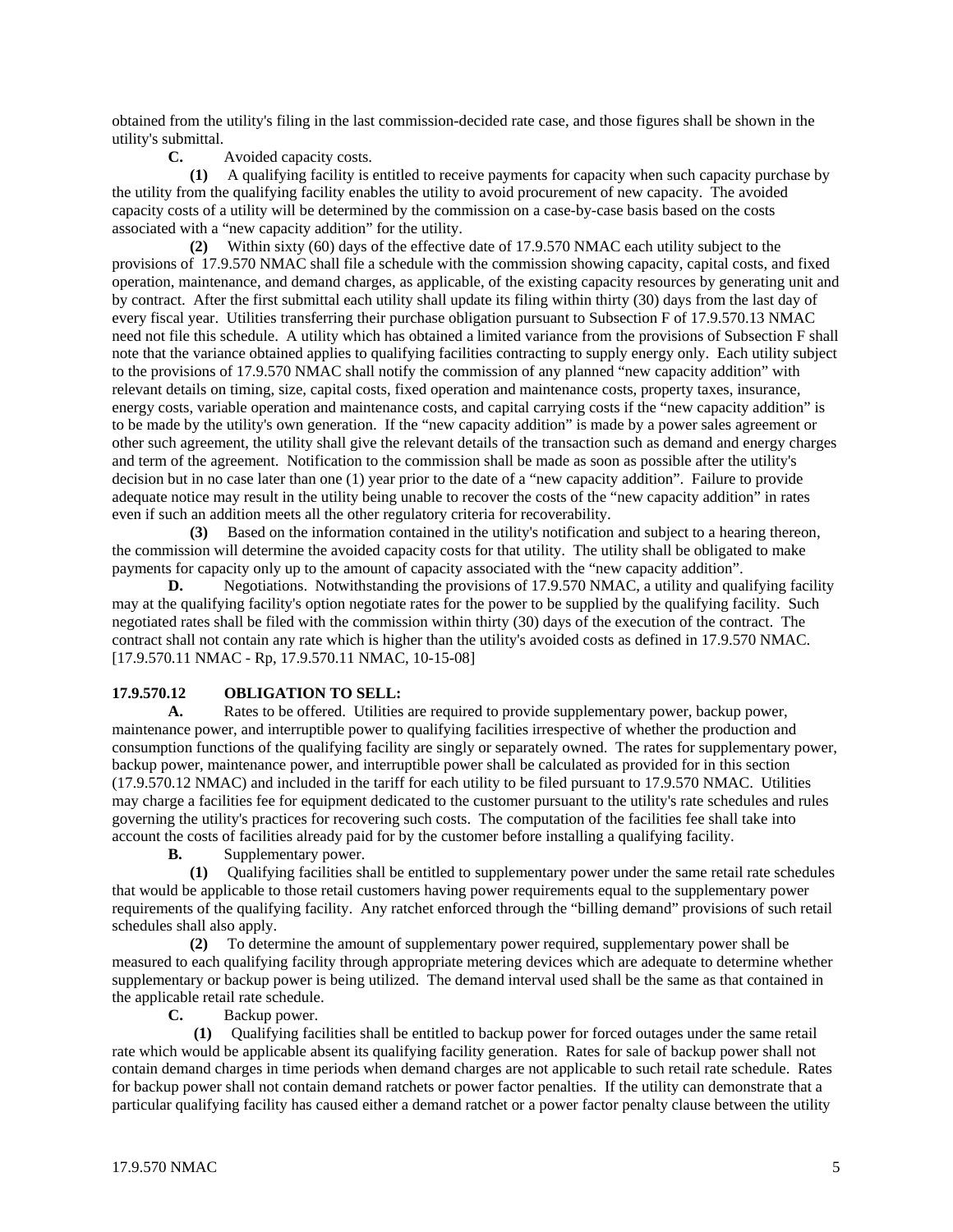and its power supplier(s) to be invoked because of the qualifying facility's operation, the utility may petition the commission to allow the allocable charges resulting from the demand ratchet or power f actor penalty which has been invoked to be included in the rates for that particular qualifying facility.

 **(2)** In the months that backup power is not utilized by the qualifying facility the rates for backup power may contain a monthly reservation fee which shall not exceed ten percent (10%) of the monthly demand charge contained in the retail rate schedule which would be applicable to the consumer absent its qualifying facility generation. Such a reservation fee shall not be charged while a qualifying facility is taking backup power or while charges resulting from a power factor penalty and/or demand ratchet have/has been imposed pursuant to Paragraph (1) of Subsection C of 17.9.570.12 NMAC.<br> **D.** Maintenance power.

**D.** Maintenance power.

 **(1)** Maintenance power shall be provided to qualifying facilities for periods of maintenance scheduled in advance with the concurrence of' the utility. A qualifying facility shall schedule such maintenance with the utility by giving the utility advance notice dependent on the length of the outage as follows:

| Length of Outage*            | <b>Advance Notice*</b> |
|------------------------------|------------------------|
| day                          | 5 days                 |
| 2 to 5 days                  | 30 days                |
| 6 to 30 days                 | 90 days                |
| *All days are calendar days. |                        |

 **(2)** Maintenance power rates shall be the same as the retail rate which would be applicable to the qualifying facility absent its qualifying facility generation. The maintenance power demand charge shall be determined by multiplying the applicable retail demand charge by the ratio of the number of weekdays in which the maintenance power was taken to the number of weekdays in the month. No demand charge shall apply for maintenance power taken during off-peak hours as defined in the utility's retail tariffs. For those utilities which do not have time-of-use rates, off-peak hours are defined as 11:00 p.m. to 7:00 a.m. weekdays, twenty-four (24) hours per day on weekends and holidays.

 **(3)** Maintenance power shall be available to qualifying facilities for a minimum period of thirty (30) days per year scheduled outside of the system peak period of the utility which is defined as the three-month period covering the peak month together with the preceding and succeeding months.

**E.** Interruptible power. All utilities shall file rates for interruptible power which shall be available to qualifying facilities. Rates for such interruptible power purchases shall reflect the lower costs, if any, which the utility incurs in order to provide interruptible power as opposed to what it would incur to provide firm power.

**F.** Customer charges. The customer charges from a utility for a qualifying facility shall be the same as the retail rate applicable to the customers in the same rate class absent its qualifying facility generation.

**G.** Exceptions. An electric utility shall not be required to provide supplementary power, backup power, maintenance power, or interruptible power to a qualifying facility if, after notice in the area served by the electric utility and after opportunity for public comment, the electric utility demonstrates and the commission finds that provision of such power would:

- **(1)** impair the electric utility's ability to render adequate service to its customers; or
- **(2)** place an undue burden on the utility.

[17.9.570.12 NMAC - Rp, 17.9.570.12 NMAC, 10-15-08]

### **17.9.570.13 PERIODS WHEN PURCHASES AND SALES ARE NOT REQUIRED AND GENERAL PROVISIONS:**

 **A.** System emergencies.

 **(1)** During any system emergency a utility may discontinue on a nondiscriminatory basis: **(a)** purchases from a qualifying facility if such purchases would contribute to such emergency,

and

**(b)** sales to a qualifying facility provided that such discontinuance is on a previously

established nondiscriminatory basis.

 **(2)** A qualifying facility shall be required to provide power to a utility during a system emergency only to the extent:

- **(a)** provided by agreement between the qualifying facility and the utility; or
- **(b)** ordered pursuant to the provisions of the Federal Power Act, 16 U.S.C. Section 824a(c).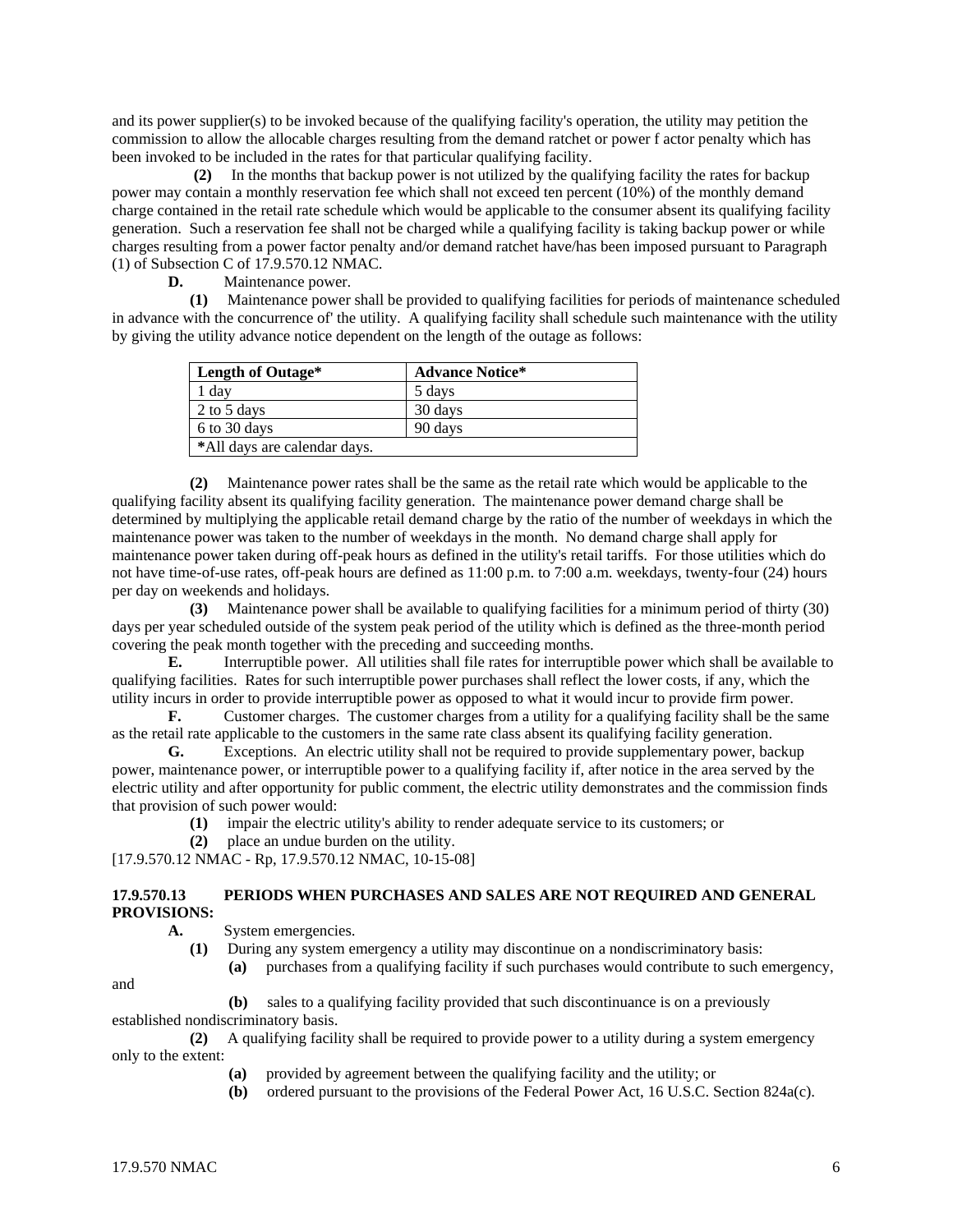**B.** Operational circumstances. The utility may discontinue purchases from the qualifying facility during any period in which, due to operational circumstances, purchases from qualifying facilities will result in costs greater than those which the utility would incur if it did not make such purchases but instead generated an equivalent amount of energy itself; a claim by an electric utility that such a period has occurred or will occur is subject to verification by the commission; the utility shall maintain and make available sufficient documentation to aid the commission with verification proceedings.

**C.** Notification requirements. Any utility which disconnects and thereby discontinues purchases or sales from a qualifying facility for the reasons cited in Subsections A and B of 17.9.570.13 NMAC above shall notify the qualifying facility or facilities prior to the system emergency or operational circumstance if reasonably possible. If prior notice is not reasonably possible the utility shall notify the qualifying facility by telephone or personal contact within forty-eight (48) hours following the system emergency or operational circumstance followed by written communication if requested by the qualifying facility. Any notification shall include the specific reason for the system emergency or operational circumstance.

**D.** Penalty. Any utility which fails to comply with the notification requirements in Subsection C of 17.9.570.13 NMAC or fails to demonstrate the existence of a system emergency or operational circumstance which warrants the discontinuance of purchases shall pay for the qualifying facility's imputed or expected power at the applicable rate as if the system emergency or operational circumstance had not occurred. The utility may also be subject to a penalty under NMSA 1978, Section 62-12-4 as amended.

**E.** Wheeling of power. If the qualifying facility agrees, an electric utility which would otherwise be obligated to purchase power from the qualifying facility may transmit power to any other electric utility. Any electric utility to which power is transmitted shall purchase such power as if the qualifying facility were supplying power directly to such electric utility. The rate for purchase by the electric utility to which such power is transmitted shall be adjusted up or down to reflect line losses pursuant to 18 C.F.R. Section 292.304(e)(4) and shall not include any charges for transmission.

**F.** Distribution cooperatives.

 **(1)** A distribution cooperative having a full power requirements contract with its supplier has the option of transferring the purchase obligation pursuant to Section 17.9.570.9 NMAC to its power supplier. The qualifying facility will be paid the capacity and energy payments, as applicable, by the supplier pursuant to Section 17.9.570.11 NMAC. A distribution cooperative that does not transfer the purchase obligation to its power supplier shall have the option to:

 **(a)** pay qualifying facilities the energy and/or capacity charges including appropriate fuel and purchase power pass-throughs it pays to its power supplier, or

 **(b)** pay the qualifying facility the energy and/or capacity charges which shall be determined in accordance with Section 17.9.570.11 NMAC.

 **(2)** The obligation to interconnect and provide supplementary, backup, and maintenance power either on a firm or on an interruptible basis shall remain with the distribution cooperative.

 **(3)** Any municipal electric utility that does not have generating capacity but is subject to the jurisdiction of the commission shall be considered a distribution cooperative for the purposes of 17.9.570 NMAC.

**G.** Requirements to file electric utility system data: not later than April 1 of each year each utility shall submit to the commission a report covering the previous calendar year which shall at a minimum provide:

 **(1)** the name and address of each qualifying facility with which it is interconnected, with which it has a contract to interconnect, or with which it has concluded a wheeling agreement;

 **(2)** annual purchases in kW and kWh from each qualifying facility with which it is interconnected and the amount of electricity wheeled on behalf of each qualifying facility;

**(3)** the price charged for any power wheeled on behalf of each qualifying facility;

**(4)** the methodology and assumptions used in the calculation of wheeling rates;

**(5)** amounts actually paid to each qualifying facility; and

 **(6)** a list of all applications for interconnection which the utility has rejected or otherwise failed to approve together with the reasons therefor.

**H.** Filing of tariff.

 **(1)** Within sixty (60) days of the adoption of this rule, each utility shall develop and file any changes to its tariffs on file with the commission needed to comply with the requirements set forth herein; such changes shall comply with all tariff filing requirements of the commission; such tariffs shall conform to the requirements of 17.1.210 NMAC, and shall become effective thirty (30) days after the filing thereof unless suspended by the commission pursuant to NMSA 1978, Section 62-8-7 as amended, or unless ordered effective at an earlier date by the commission.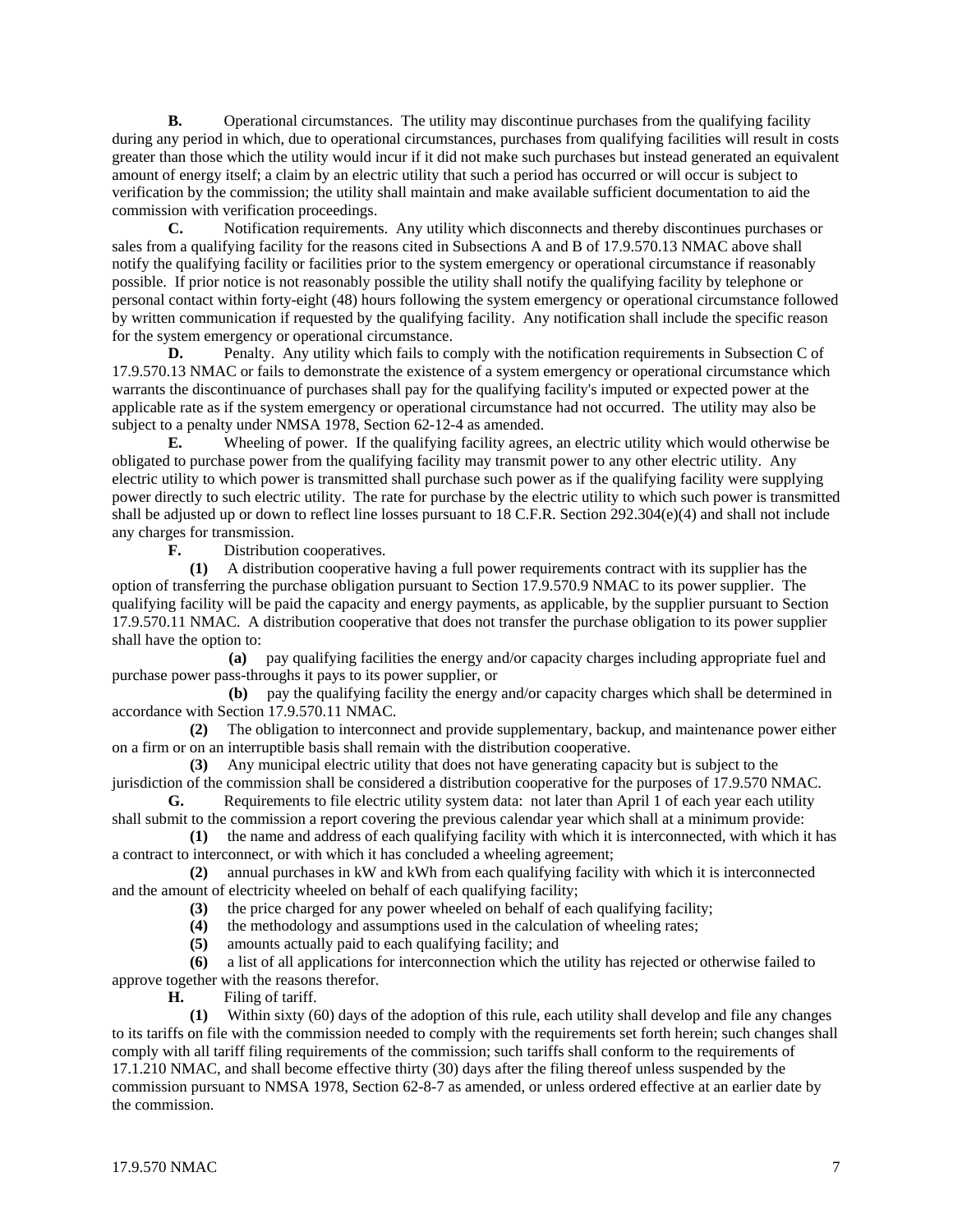**(2)** Within sixty (60) days of the adoption of the amendments to this rule, each utility shall develop and file tariffs for metering and billing consistent with this rule for generating facilities with rated capacities up to and including 10 kW; such tariffs shall comply with all tariff filing requirements of the commission; such tariffs shall conform to the requirements 17.1.210 NMAC, and shall become effective thirty (30) days after the filing thereof unless suspended by the commission pursuant to NMSA 1978, Section 62-8-7 as amended, or unless ordered effective at an earlier date by the commission.

**I.** Complaints and investigations. The procedures set forth in NMSA 1978, Sections 62-8-7 and 62- 10-1 as amended, and the complaint provisions of 1.2.2 NMAC shall be applicable for the resolution of complaints and investigations arising out of the implementation and conduct of 17.9.570 NMAC.

**J.** Severability. If any part of 17.9.570 NMAC or any application thereof is held invalid, the remainder or the application thereof to other situations or persons shall not be affected.

**K.** Amendment. The adoption of 17.9.570 NMAC shall in no way preclude the commission, after notice and hearing, from altering or amending any provision hereof or from making any modification with respect to its application deemed necessary.

**L.** Exemption or variance.

 **(1)** Any interested person may file an application for an exemption or a variance from the requirements of 17.9.570 NMAC. Such application shall:

**(a)** describe the situation which necessitates the exemption or variance;

 **(b)** set out the effect of complying with 17.9.570 NMAC on the utility and its customers if the exemption or variance is not granted;

**(c)** identify the section(s) of 17.9.570 NMAC for which the exemption or variance is requested;

**(d)** define the result which the request will have if granted;

**(e)** state how the exemption or variance will promote the achievement of the purposes of

17.9.570 NMAC; and

**(f)** state why no other reasonable alternative is available.

 **(2)** If the commission determines that the exemption or variance is consistent with the purposes of the rule as defined herein, the exemption or variance may be granted. The commission may at its option require an informal conference or formal evidentiary hearing prior to the granting of the variance.

**M.** Motion for stay pending amendment, exemption, or variance. An application for an amendment, exemption, or a variance may include a motion that the commission stay the application of the affected portion of 17.9.570 NMAC for the transaction specified in the motion.

[17.9.570.13 NMAC - Rp, 17.9.570.13 NMAC, 10-15-08]

### **17.9.570.14 NET METERING OF CUSTOMER-SITED QUALIFYING FACILITIES WITH A DESIGN CAPACITY UP TO AND INCLUDING 10KW:**

**A.** Relationship to other commission rules. The standards and procedures for the interconnection of qualifying facilities subject to this section (17.9.570.14 NMAC) are set forth in 17.9.568 NMAC.

**B.** Use of a single meter. When the customer is billed under a rate structure that does not include time-of-use energy pricing, a single energy meter shall be used to implement net metering of a qualifying facility unless an alternate metering arrangement is agreed to by the customer and utility. If either the utility or the customer requests an alternate form of metering or additional metering that is not required to accomplish net metering or is for the convenience of the party, the party requesting the change in metering shall pay for the alternate or additional metering arrangement. If the customer elects to take electric service under any rate structure, including time-of-use, that requires the use of metering apparatus or a metering arrangement that is more costly than would otherwise be necessary absent the requirement for net metering, the customer shall be required to pay the additional incremental cost of the required metering equipment. Within ten (10) days of receiving notification from the customer of the intent to interconnect, the utility will notify the customer of any metering costs. Charges for special metering costs shall be paid by the customer, or arrangements for payment agreed to between the customer and utility, prior to the utility authorizing interconnected operation.

**C.** Net metering calculation. The utility shall calculate each customer's bill for the billing period using net metering and with the following conditions:

 **(1)** Customers shall be billed for service in accordance with the rate structure and monthly charges that the customer would be assigned if the customer had not interconnected a qualifying facility. Net energy produced or consumed on a monthly basis shall be measured in accordance with standard metering practices.

 **(2)** If electricity supplied by the utility exceeds electricity generated by the customer during a billing period, the customer shall be billed for the net energy supplied by the utility under the applicable rates.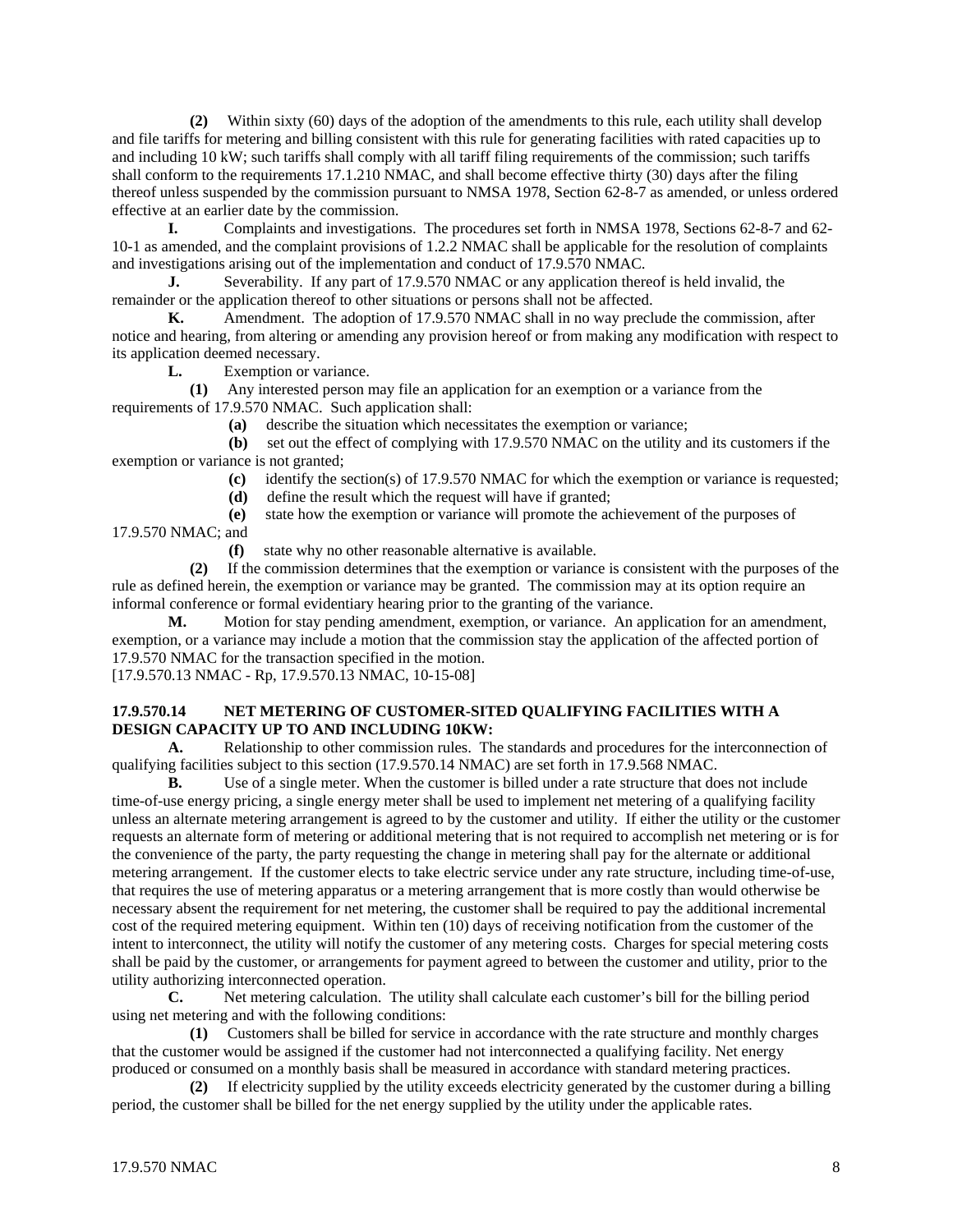**(3)** If electricity generated by the customer exceeds the electricity supplied by the grid during a billing period, the utility shall credit the customer on the next bill for the excess kilowatt-hours generated, by:

 **(a)** crediting or paying the customer for the net energy supplied to the utility at the utility's energy rate pursuant to this 17.9.570 NMAC; or

 **(b)** crediting the customer for the net kilowatt-hours of energy supplied to the utility. Unused credits shall be carried forward from month to month; provided that if a utility opts to credit customers and the customer leaves the system, customer's unused credits for excess kilowatt-hours generated shall be paid to the customer at the utility's energy rate pursuant to this 17.9.570 NMAC. [17.9.570.14 NMAC - N, 10-15-08]

### **17.9.570.15 STANDARD METERING AND BILLING AGREEMENT FOR QUALIFYING FACILITIES WITH A DESIGN CAPACITY OF GREATER THAN 10 KW AND LESS THAN OR EQUAL TO 10 MW:**

This AGREEMENT is made as of the \_\_\_\_\_ day of \_\_\_\_\_, 20\_\_\_\_, by and between ("customer") and ("utility") also referred to collectively as "parties" and singularly as "party." Customer receives electric service from utility at \_\_\_\_\_\_\_\_\_\_\_\_\_\_\_\_\_\_ [location/address] under cccount

\_\_\_\_\_\_\_\_\_\_\_\_\_\_\_\_\_\_. Customer has located at these premises a qualifying facility ("QF") as defined by 17.9.570 NMAC, having an installed capacity of greater than 10 kilowatts and up to and including 10 megawatts, which is interconnected to utility pursuant to an interconnection agreement, attached as Exhibit (1). For good and valuable consideration, customer desires to sell or provide electricity to utility from the QF and utility desires to purchase or accept all the energy produced by the QF that is not consumed by customer, and the parties agree to the following terms and conditions:

**A. DEFINITIONS.** Whenever used **in the agreement**, the following words and phrases shall have the following meanings:

 **(1) agreement** shall mean this agreement and all schedules, tariffs, attachments, exhibits, and appendices attached hereto and incorporated herein by reference;

 **(2) interconnection facilities** shall mean all machinery, equipment, and fixtures required to be installed solely to interconnect and deliver power from the QF to the utility's system, including, but not limited to, connection, transformation, switching, metering, relaying, line and safety equipment and shall include all necessary additions to, and reinforcements of, the utility's system;

 **(3) prudent electrical practices** shall mean those practices, methods and equipment, as changed from time to time, that are commonly used in prudent electrical engineering and operations to operate electric equipment lawfully, and with safety, dependability, efficiency and economy;

 **(4) qualifying facility (QF)** means a cogeneration facility or a small power production facility which meets the criteria for qualification contained in 18 C.F.R. Section 292.203;

 **(5) point of delivery** means the geographical and physical location described on exhibit B hereto; such exhibit depicts the location of the QF's side of interconnection facilities where customer is to (sell and) deliver electric energy pursuant to this agreement or pursuant to a separate wheeling agreement;

 **(6) termination** means termination of this agreement and the rights and obligations of the parties under this agreement, except as otherwise provided for in this agreement;

 **(7) suspension** means suspension of the obligation of the Utility to interconnect with and purchase electricity from the customer.

**B. TERM OF AGREEMENT.** The original term of this agreement shall be for a period of five (5) years from the date of the execution of this agreement and shall continue thereafter from year to year until terminated as herein provided.

 **(1)** Termination by customer. Termination of this agreement during and after the original term requires written notice to utility that this agreement will terminate in ninety (90) days. Customer may terminate this agreement without showing good cause.

 **(2)** Termination by utility. Termination of this agreement during and after the original term requires written notice to customer that this agreement will terminate in ninety (90) days, unless otherwise provided. utility, in the exercise of this right, must show good cause for the termination.

 **(3)** At any time the QF is sold, leased, assigned, or otherwise transferred, the seller or lessor of the QF shall notify utility and this agreement may be terminated at utility's option, for good cause, regardless of whether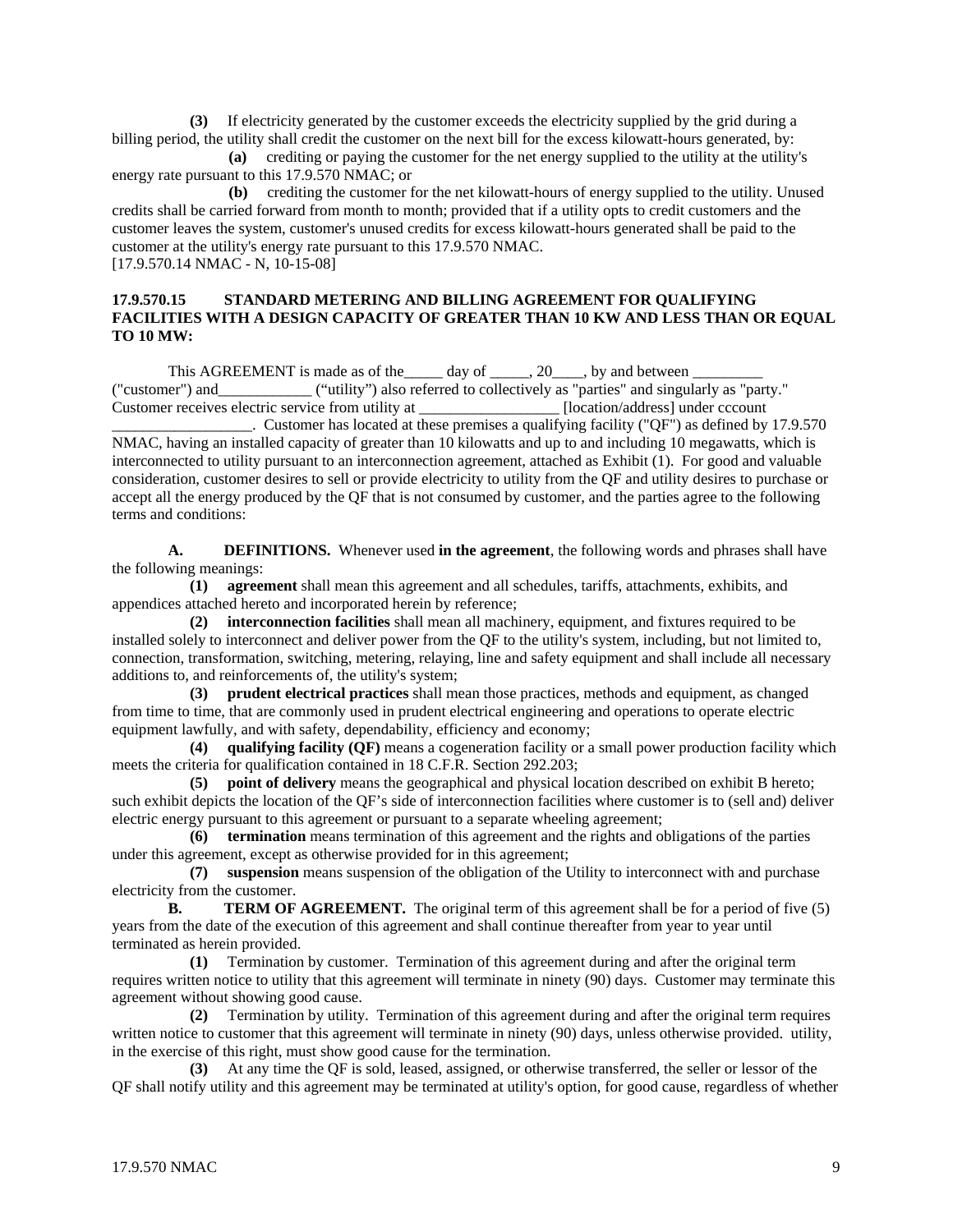such transfer occurs during the original term or any renewal thereof. Such termination may be made with five (5) days written notice by utility.

 **(4)** Should the customer default in the performance of any of the customer's obligations hereunder, utility may suspend interconnection, purchases, or both and if the default continues for more than 90 days after written notice by utility to Customer, utility may terminate this agreement. Termination or suspension shall not affect the obligation of utility to pay for energy already delivered or of customer to reimburse interconnection costs, or any cost then accrued. Upon termination, all amounts owed to the utility will become payable immediately.

**C. METER INSTALLATION, TESTING AND ACCESS TO PREMISES.** Customer will be metered by a meter or meters as determined by utility to which utility is granted reasonable access.

 **(1)** Customer shall supply, at its own expense, a suitable location for all meters and associated equipment. Customer shall provide a clearly understandable sketch or one-line diagram showing the qualifying facility, the interconnection equipment, breaker panel(s), disconnect switches and metering, to be attached to this agreement. Such location must conform to utility's meter location policy. The following metering options will be offered by utility: \_\_\_\_\_\_\_\_\_\_\_\_\_\_\_\_\_. Customer shall provide and install a meter socket and any related interconnection equipment per utility's requirements.

**(2)** Customer shall deliver the as-available energy to utility at utility's meter.

 **(3)** Utility shall furnish and install a standard kilowatt-hour meter. Utility may install, at its option and expense, magnetic tape recorders in order to obtain load research information. Utility may meter the customer's usage using two meters for measurement of energy flows in each direction at the point of delivery.

 **(4)** If either utility or customer requests an alternate form of metering or additional metering that is not required to accomplish net metering or is for the convenience of the party, the party requesting the change in metering shall pay for the alternate or additional metering arrangement. If customer elects to take electric service under any rate structure, including time-of-use, that requires the use of metering apparatus or a metering arrangement that is more costly than would otherwise be necessary absent the requirement for net metering, customer shall be required to pay the additional incremental cost of the required metering equipment. Within ten (10) days of receiving notification from customer of the intent to interconnect, utility will notify the customer of any metering costs. Charges for special metering costs shall be paid by customer, or arrangements for payment agreed to between customer and utility, prior to utility authorizing interconnected operation.

 **(5)** All meter standards and testing shall be in compliance with utility's rules and regulations as approved by the NMPRC. The metering configuration shall be one of utility's standard metering configurations as set out in Subsection D of 17.9.570.15 NMAC and mutually agreeable to the parties or any other metering configuration mutually agreeable to the parties. The agreed upon configuration is shown on exhibit (2). (Service by the distribution cooperative to customer shall be in accordance with the distribution cooperative's articles, bylaws and regulations and in accordance with its tariffs filed with the NMPRC, the terms and conditions of which shall be unaffected by this agreement). If the interconnection facilities have been modified pursuant to the interconnection agreement, customer shall permit utility, at any time, to install or modify any equipment, facility or apparatus necessary to protect the safety of its employees or to assure the accuracy of its metering equipment, the cost of which shall be borne by customer. Utility shall have the right to disconnect the QF if it has been modified without utility's authorization.

 **(6)** Utility may enter customer's premises to inspect at all reasonable hours customer's protective devices and read or test meter; and pursuant to the interconnection agreement to disconnect, without notice, the interconnection facilities if utility reasonably believes a hazardous condition exists and such immediate action is necessary to protect persons, or utility's facilities, or property of others from damage or interference caused by customer's facilities, or lack of properly operating protective devices.

**D. ENERGY PURCHASE PRICE AND METERING OPTION.** All electric energy delivered and service rendered hereunder shall be delivered and rendered in accordance with the applicable rate schedules and tariffs. Customer has selected the \_\_\_\_\_\_\_\_\_\_ metering option defined in this section. It is understood and agreed, however, that said rates are expressly subject to change by any regulatory body having jurisdiction over the subject matter of this agreement. If a new rate schedule or tariff is approved by the proper regulatory body, the new rate schedule or tariff shall be applicable to this agreement upon the effective date of such rate schedule or tariff.

 **(1)** Load displacement option: Utility will interconnect with the customer using a single meter which will be ratcheted and would only measure the flow of energy to the customer. Billing to customer will be at utility's approved tariff rate applicable to the service provided to the QF. There will be no additional customer charge and no payment by utility for any excess power which might be generated by the QF.

**(2)** Net metering option.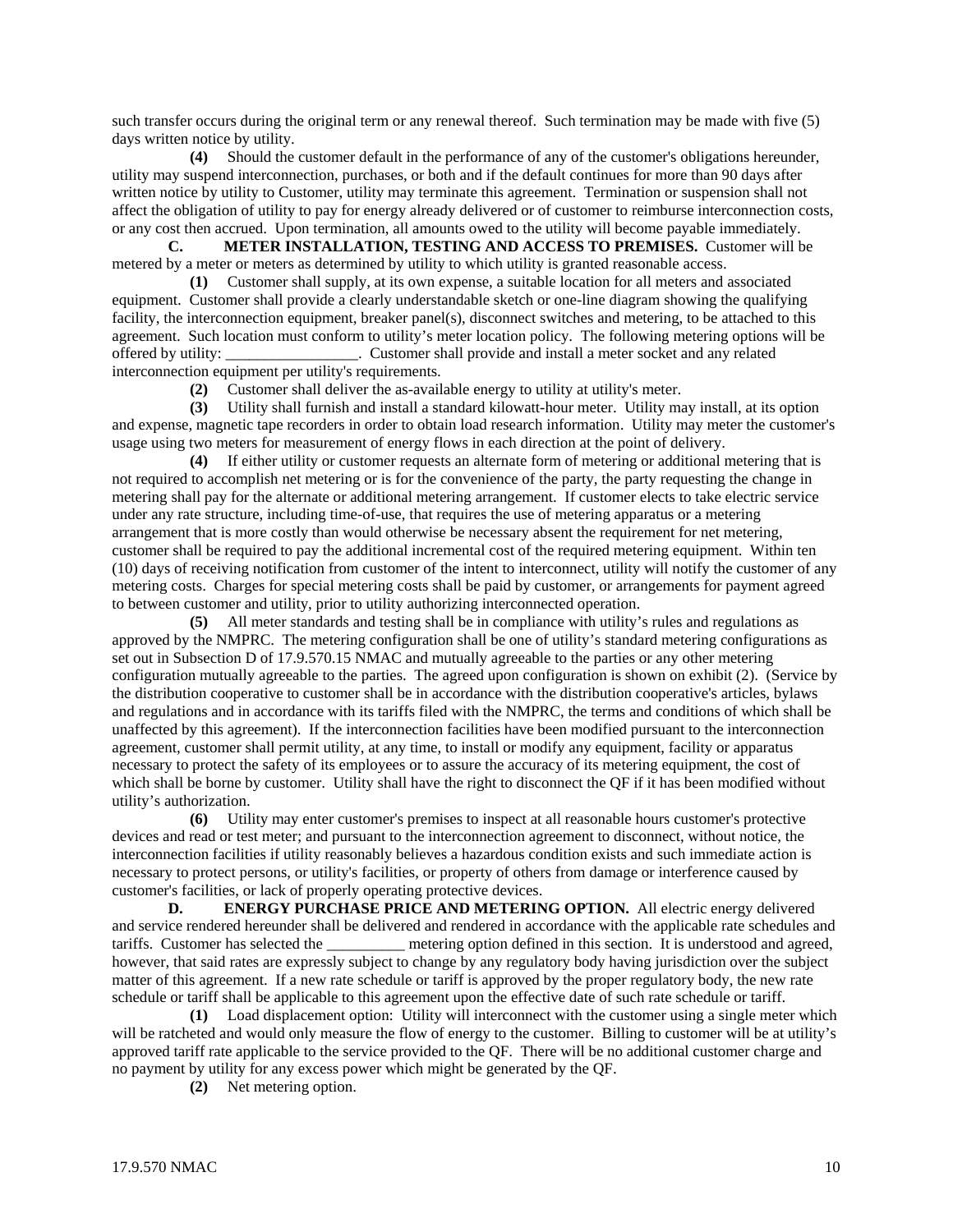**(a)** Utility shall install the metering necessary to determine the net energy delivered from customer to utility or the net energy delivered from utility to customer for each time-of-use or single rate period, as applicable, during a billing period. The net energy delivered to either the QF or to the utility is the difference between the energy produced by the QF generation and the energy that would have otherwise been supplied by the utility to the QF absent the QF generation.

 **(b)** The net energy delivered from customer to utility shall be purchased by utility at utility's applicable time-of-use or single period energy rate, as described in Subsection B of 17.9.570.11 NMAC, and filed with the NMPRC. Customer shall be billed for all net energy delivered from utility in accordance with the tariff that is applicable to customer absent the QF generation. An additional customer charge to cover the added costs of billing and administration may be included in the tariff. At the end of the billing period, utility shall net all charges owed to utility by customer and all payments owed by utility to customer. If a net amount is owed to customer for the billing period, and is less than \$50, the payment amount may be carried over to the following billing period. If a net amount is owed to customer and is \$50 or more, utility shall make payment to customer prior to the end of the next billing period.

 **(c)** If provision of the net metering option requires metering equipment and related facilities that are more costly than would otherwise be necessary absent the requirement for net metering, customer shall pay all incremental costs associated with installing the more costly metering equipment and facilities.

**(3)** Simultaneous buy/sell option.

 **(a)** Utility will install the metering necessary to determine separately 1) all of the energy produced by customer's generator and 2) all of the power consumed by customer's loads. Utility will purchase all energy produced at utility's applicable time-of-use or single period energy rate, as described in Subsection B of 17.9.570.11 NMAC, for such purchases, and as filed with and approved by the NMPRC. Customer shall purchase all power consumed at its normally applicable tariff rate. An additional customer charge to cover the added costs of billing and administration may be included.

 **(b)** If provision of the simultaneous buy/sell option requires metering equipment and related facilities that are more costly than would otherwise be necessary absent the requirement for simultaneous buy/sell metering, customer shall pay all incremental costs associated with installing the more costly metering equipment and facilities.

### **E. INTERRUPTION OR REDUCTION OF DELIVERIES.**

 **(1)** Utility shall not be obligated to accept or pay for and may require customer to interrupt or reduce deliveries of available energy under the following circumstances:

 **(a)** it is necessary in order to construct, install, maintain, repair, replace, remove, investigate, or inspect any of its equipment or part of its system or if it reasonably determines that curtailment, interruption, or reduction is necessary because of emergencies, forced outages, force majeure, or compliance with prudent electrical practices; whenever possible, utility shall give customer reasonable notice of the possibility that interruption or reduction of deliveries may be required:

 **(b)** there is evidence that customer's QF is interfering with service to other customers or interfering with the operation of Utility's equipment; customer may be reconnected by utility when customer makes the necessary changes to comply with the standards required by this agreement;

 **(c)** it is necessary to assure safety of utility's personnel; notwithstanding any other provision of this agreement, if at any time utility reasonably determines that the facility may endanger utility personnel or other persons or property or the continued operation of customer's facility may endanger the integrity or safety of utility's electric system, utility shall have the right to disconnect and lock out customer's facility from utility's electric system; customer's facility shall remain disconnected until such time as utility is reasonably satisfied that the conditions referenced in this section have been corrected;

**(d)** there is a failure of customer to adhere to this agreement;

 **(e)** if suspension of service is otherwise necessary and allowed under utility's rules and regulations as approved by the NMPRC.

 **(2)** Customer shall cooperate with load management plans and techniques as ordered or approved by the NMPRC, and the service to be furnished by utility hereunder may be modified as required to conform thereto.

**F. FORCE MAJEURE.** Force majeure shall mean any cause beyond the control of the party affected, including, but not limited to, failure of or threat of failure of facilities, flood, earthquake, tornado, storm, fire, lightning, epidemic, war, riot, civil disturbance or disobedience, (labor dispute,) labor or material shortage, sabotage, restraint by court order or public authority, and action or nonaction, by or failure to obtain the necessary authorizations or approvals from any governmental agency or authority, which by exercise of due diligence such party could not reasonably have been expected to avoid and which by exercise of due diligence, it shall be unable to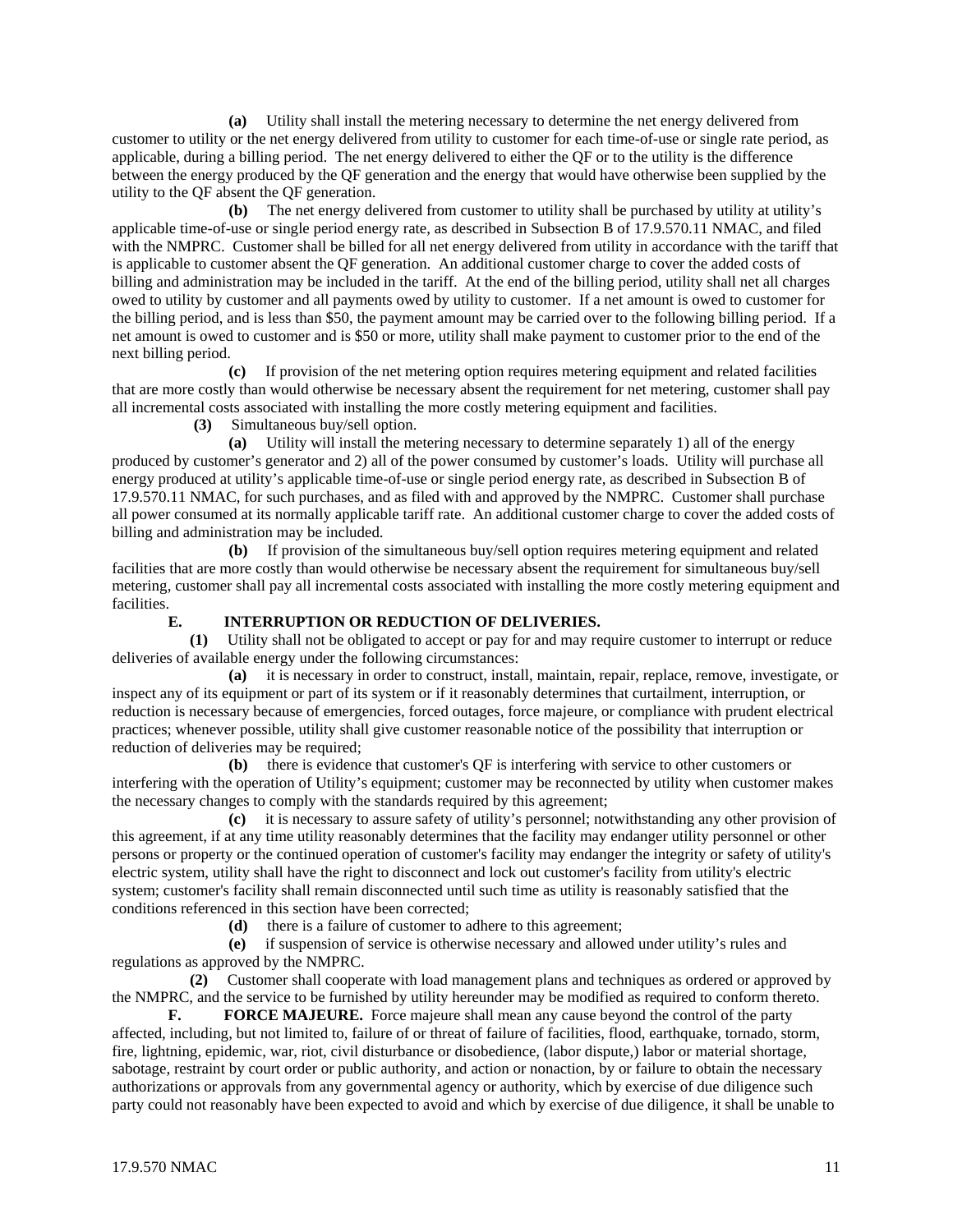overcome. If either party, because of force majeure, is rendered wholly or partly unable to perform its obligations under this agreement, except for the obligation to make payments of money, that party shall be excused from whatever performance is affected by the force majeure to the extent so affected, provided that:

 **(1)** the nonperforming party, within a reasonable time after the occurrence of the force majeure, gives the other party written notice describing the particulars of the occurrence;

 **(2)** the suspension of performance is of no greater scope and of no longer duration than is required by the force majeure; and

 **(3)** the nonperforming party uses its best efforts to remedy its inability to perform. This paragraph shall not require the settlement of any strike, walkout, lockout or other labor dispute on terms which, in the sole judgment of the party involved in the dispute, are contrary to its interest. It is understood and agreed that the settlement of strikes, walkouts, lockouts or other labor disputes shall be entirely within the discretion of the party involved in the disputes.

**G. INDEMNITY.** Each party shall indemnify the other from liability, loss, costs, and expenses on account of death or injury to persons or damage or destruction of property occasioned by the negligence of the indemnifying party or its agents, officers, employees, contractors, licensees or invitees, or any combination thereof, except to the extent that such death, injury, damage, or destruction resulted from the negligence of the other party or its agents, officers, employees, contractors, licensees or invitees, or any combination thereof. Provided, however, that:

 **(1)** each party shall be solely responsible for the claims or any payments to any employee or agent for injuries occurring in connection with their employment or arising out of any Workmen's Compensation Law or Occupational Disease Disablement Law;

 **(2)** utility shall not be liable for any loss of earnings, revenues, indirect or consequential damages or injury which may occur to customer as a result of interruption or partial interruption (single-phasing) in delivery of service hereunder to customer or by failure to receive service from customer by reason of any cause whatsoever, including negligence; and

 **(3)** the provisions of this subsection on indemnification shall not be construed so as to relieve any insurer of its obligation to pay any insurance proceeds in accordance with the terms and conditions of any valid insurance policy;

 **(4)** the indemnifying party shall pay all costs and expenses incurred by the other party in enforcing the indemnity under this agreement including reasonable attorney fees.

**H. DEDICATION.** An undertaking by one party to another party under any provision of this agreement shall not constitute the dedication of such party's system or any portion thereof to the public or to the other party and any such undertaking shall cease upon termination of the party's obligations herein.

**I. STATUS OF CUSTOMER.** In performing under this agreement, customer shall operate as or have the status of an independent contractor and shall not act as or be an agent, servant, or employee of utility.

**J. AMENDMENT, MODIFICATIONS OR WAIVER.** Any amendments or modifications to this agreement shall be in writing and agreed to by both parties. The failure of any party at any time or times to require performance of any provision hereof shall in no manner affect the right at a later time to enforce the same. No waiver by any party of the breach of any term or covenant contained in this agreement, whether by conduct or otherwise, shall be deemed to be construed as a further or continuing waiver of any such breach or a waiver of the breach of any other term or covenant unless such waiver is in writing.

**K. ASSIGNMENT.** This agreement and all provisions hereof shall inure to and be binding upon the respective parties hereto, their personal representatives, heirs, successors, and assigns. Customer shall not assign this agreement or any part hereof without the prior written consent of utility, otherwise this agreement may be terminated pursuant to paragraph (3) of Subsection B of 17.9.570.15 NMAC.

**L. NOTICES.** Any payments, notices, demands or requests required or authorized by this agreement shall be deemed properly given if personally delivered or mailed postage prepaid to: Customer:

New Mexico (zip code)

Utility\_

The designation of the persons to be notified, or the address thereof, may be changed by notice in writing by one party to the other. Routine notices and notices during system emergency or operational circumstances may be made in person or by telephone. Customer's notices to utility pursuant to this agreement shall refer to the customer's electric service account number set forth in this agreement.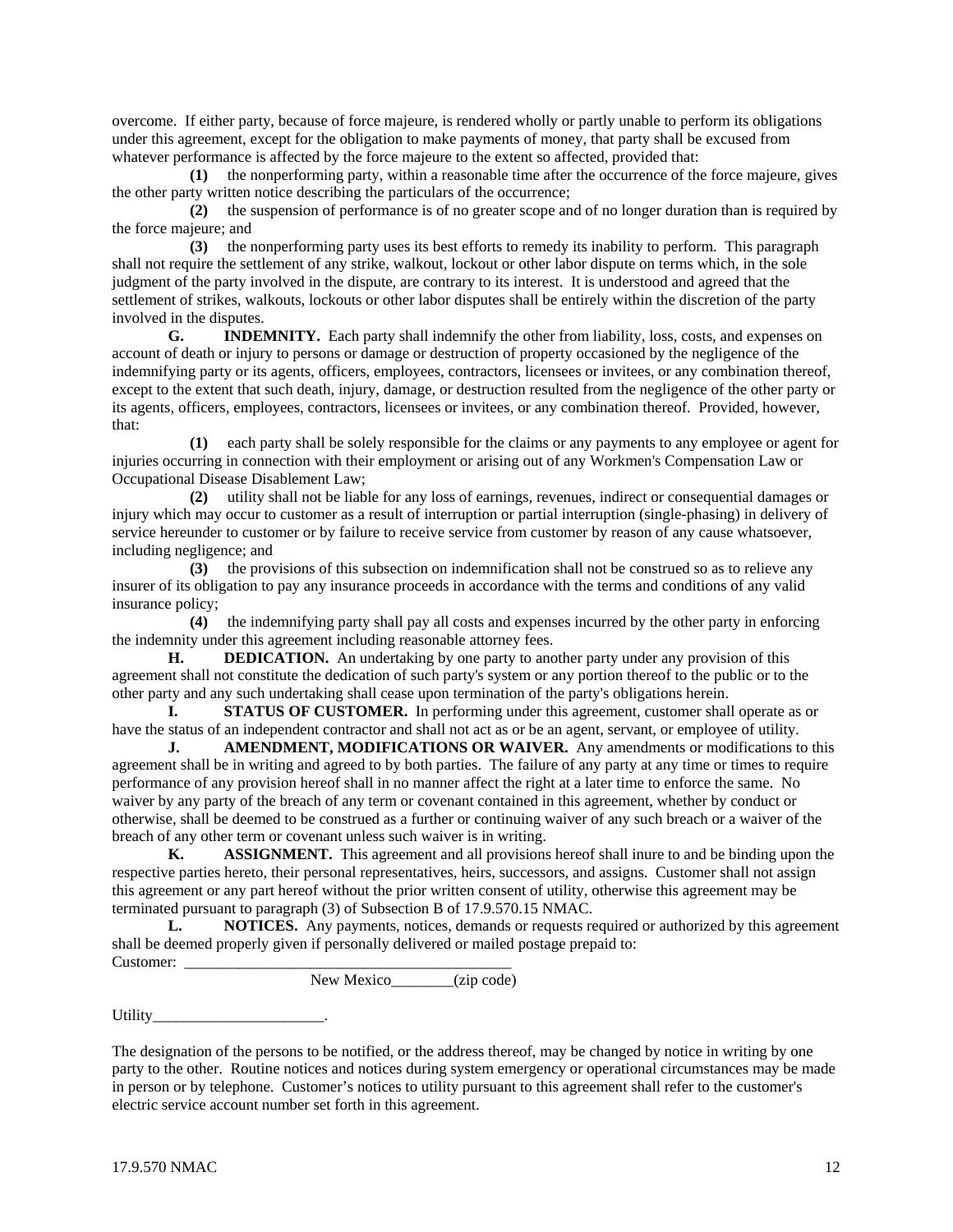**M. MISCELLANEOUS.** This agreement and any amendments thereto, including any tariffs made a part hereof, shall at all times be subject to such changes or modifications as shall be ordered from time to time by any regulatory body or court having jurisdiction to require such changes or modification. This agreement (and any tariffs incorporated herein) contains all the agreements and representations of the parties relating to the interconnection and purchases contemplated and no other agreement, warranties, understandings or representations relating thereto shall be binding unless set forth in writing as an amendment hereto.

**N. GOVERNING LAW.** This agreement shall be interpreted, governed, and construed under the laws of the state of New Mexico as if executed and to be performed wholly within the state of New Mexico.

**O. ATTACHMENTS.** This agreement includes the following exhibits as labeled and incorporated herein by reference:

**(1)** interconnection agreement;

 **(2)** customer's sketch or one line diagram and site drawing, and generation and protection equipment specifications.

In witness thereof, the parties have executed this agreement on the date set forth herein above.

Date:

CUSTOMER\_\_\_\_\_\_\_\_\_\_By:\_\_\_\_\_\_\_\_\_\_.

Date:

UTILITY \_\_\_\_\_\_\_\_By:\_\_\_\_\_\_\_\_\_\_. [17.9.570.15 NMAC - Rp, 17.9.570.15 NMAC, 10-15-08]

#### **HISTORY OF 17.9.570 NMAC:**

**Pre-NMAC History:** The material in this part was derived from that previously filed with the commission of public records-state records center and archives.

PSC-GO 37 (General Order 37), Rules And Regulations Governing Cogeneration And Small Power Production filed 4/1/81.

First Revised General Order No. 37, Rules And Regulations Governing Cogeneration And Small Power Production filed 12/30/82.

G.O. 37; General Order 37, Second Revised, Rules And Regulations Governing Cogeneration And Small Power Production filed 12/3/86.

G.O. 37; General Order 37, Second Revised, Rules And Regulations Governing Cogeneration And Small Power Production filed 1/5/87.

G.O. 37; Second Revised General Order 37, Governing Cogeneration And Small Power Production filed 3/3/87. G.O. 37; Third Revised General Order 37, Governing Cogeneration And Small Power Production filed 3/11/88. NMSPC Rule 570, Governing Cogeneration And Small Power Production filed 6/30/88.

### **History of Repealed Material:**

NMPSC Rule 570, Governing Cogeneration and Small Power Production (filed 06-30-1988) repealed 3-30-07. 17 NMAC 10.571, Net Metering of Customer-Owned Qualifying Facilities of 10kW or Smaller (filed 09/17/1999) repealed 10-15-08.

17.9.570 NMAC, Governing Cogeneration and Small Power Production (filed 03-16-2007) repealed 10-15-08.

#### **Other History:**

NMPSC Rule 570, Governing Cogeneration and Small Power Production (filed 06-30-1988) was renumbered, reformatted and replaced by 17.9.570 NMAC, Governing Cogeneration and Small Power Production, effective 3-30- 07.

Only those applicable portions of 17 NMAC 10.571, Net Metering of Customer-Owned Qualifying Facilities of 10kW or Smaller (filed 09/17/1999) and 17.9.570 NMAC, Governing Cogeneration and Small Power Production